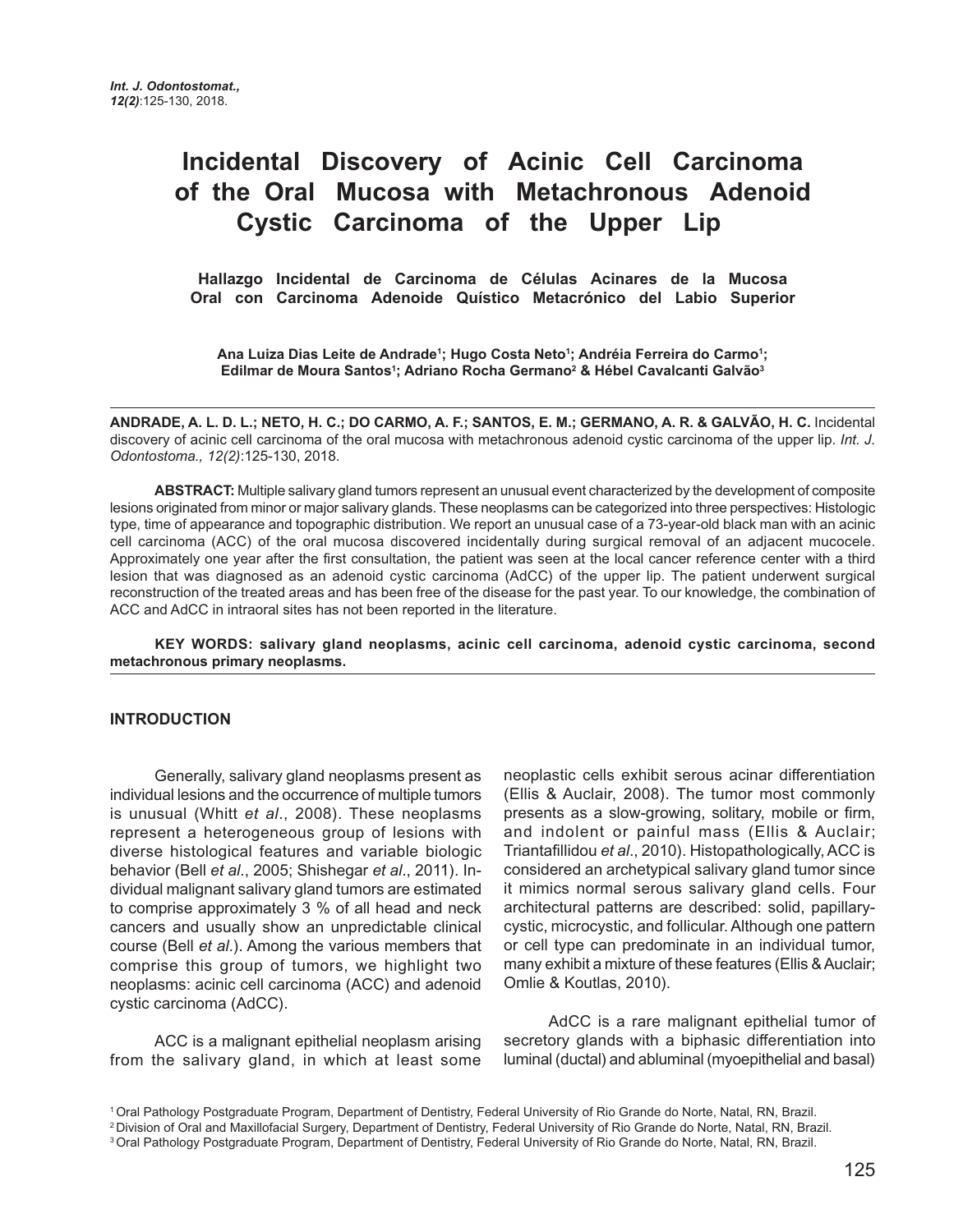cells (Dubal *et al*., 2016; Luksic *et al*., 2016). Intraoral AdCC typically manifests as a hardened painless mass with slow and protracted growth (Dubal *et al*.). Microscopically, AdCC is characterized by a bidirectional differentiation of epithelial and myoepithelial cells, which usually demonstrates mixed growth patterns of cribriform, tubular and solid types. The classification of the histological subtype is commonly based on the predominant growth pattern in the specimen (Du *et al*., 2016).

Herein, we report an unusual case of ACC of the oral mucosa discovered incidentally during surgical removal of an adjacent mucocele with metachronous AdCC of the upper lip. Moreover, we discuss the clinical presentations, microscopic features and locations of intraoral malignant salivary gland neoplasms previously reported in the literature.

## **CASE REPORT**

A 73-year-old black man was examined at the Service of Surgery and Maxillo-Orofacial Traumatology, Department of Dentistry, Federal University of Rio Grande do Norte (UFRN), with enlargement in the anterior region of the right oral mucosa. During anamnesis, the patient reported duration of 8 months and recurrent episodes of increasing and decreasing size of the lesion. He had a history of cheiloplasty during childhood and an iliac crest bone graft in the alveolar ridge 2 years ago. The patient smoked for 56 years and reported no use of medications or alcohol consumption. Clinical examination revealed the presence of an asymptomatic, mucosa-colored sessile mass measuring 1.5 cm in diameter (Fig. 1A). This clinical presentation led to the diagnostic hypothesis of a mucocele.

An excisional biopsy was performed and two distinct and anatomically separate lesions, but in close proximity to each other, were discovered during the surgical procedure (Fig. 1B-C). The surgical specimens were sent to the Pathological Anatomy Service of the Discipline of Oral Pathology, UFRN. Histopathological analysis of the smaller lesion revealed a pathological cavity delimited by an intense granulation reaction and partially filled with slightly eosinophilic amorphous material compatible with mucin containing abundant foamy macrophages (Fig. 2A-B). This first specimen was diagnosed as a mucus extravasation phenomenon.

The larger lesion was composed of a proliferation of neoplastic cells arranged in a predominant thyroidlike follicular pattern, which was characterized by the presence of multiple cystic spaces of variable size filled with an eosinophilic protein material (Fig. 2C). Delimiting these structures, cells exhibiting a polygonal morphology, an eccentric nucleus, prominent nucleoli, and no atypias or prominent mitoses were observed (Fig. 2D). Cells with clear cytoplasm could also be visualized. In focal areas of the specimen, the cellular elements were organized in a solid architectural pattern. The supporting stroma was sparse, and consisted of fibrovascular connective tissue permeated by a mild lymphoplasmacytic inflammatory infiltrate. Normal salivary gland parenchyma was also observed. Faced with such morphological findings, combined mammaglobin and S-100 immunohistochemistry was realized for diagnostic differentiation of ACC and



Fig. 1. A. Intraoral presentation of an apparent single sessile mass located at the right buccal mucosa. B-C, Macroscope aspect of the larger (B) and smaller lesions after surgical removal (C).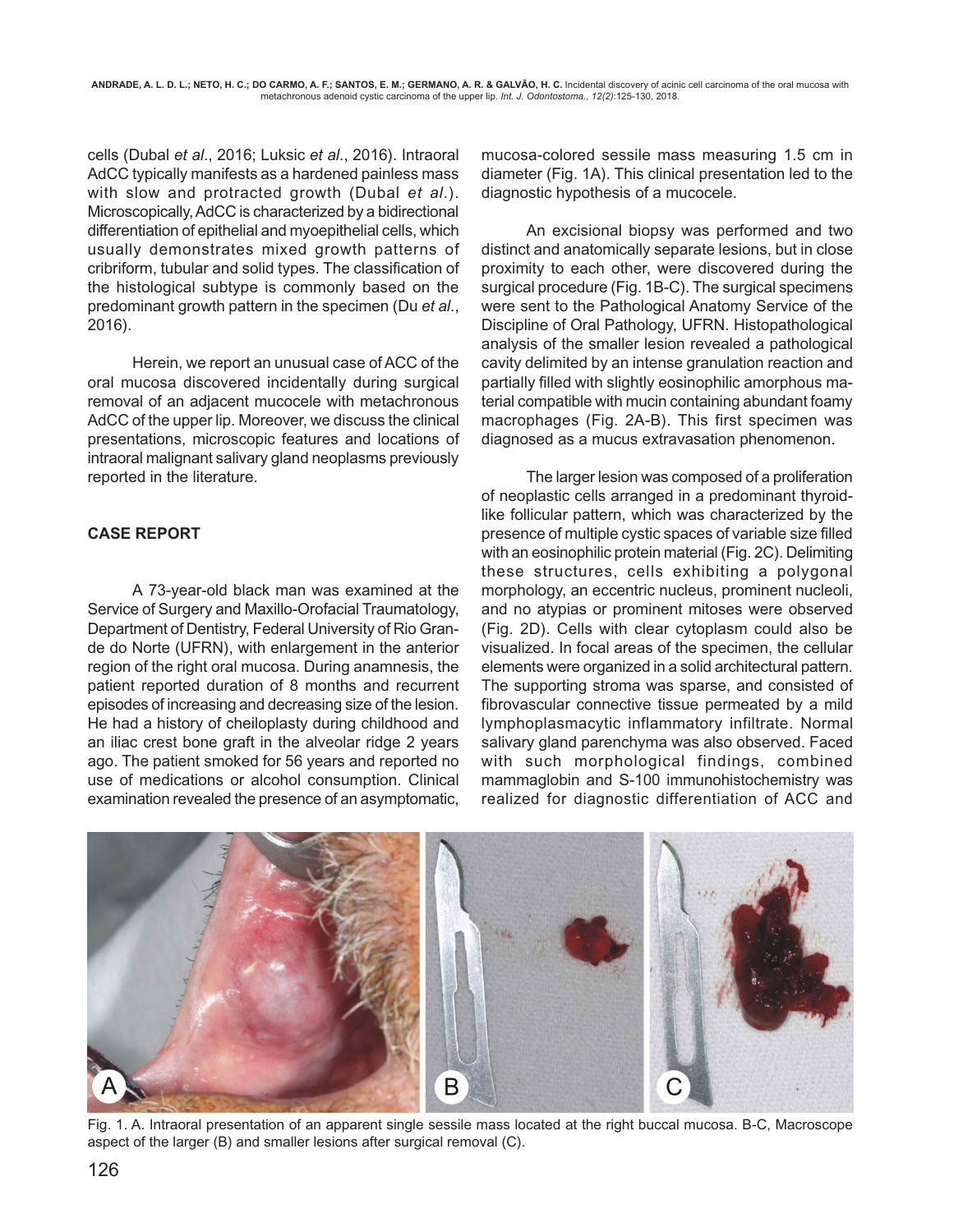**ANDRADE, A. L. D. L.; NETO, H. C.; DO CARMO, A. F.; SANTOS, E. M.; GERMANO, A. R. & GALVÃO, H. C.** Incidental discovery of acinic cell carcinoma of the oral mucosa with metachronous adenoid cystic carcinoma of the upper lip. *Int. J. Odontostoma., 12(2)*:125-130, 2018.



Fig. 2. Histopathological findings of the three biopsied lesions. A-B, Mucus extravasation phenomenon. The smaller lesion showed a pathological cavity (A) delimited by an intense granulation reaction and partially filled with mucin containing abundant foamy macrophages (B). C-G, Acinic cell carcinoma. C, The larger lesion was characterized by the proliferation of neoplastic cells arranged in a predominant thyroid-like follicular pattern. D, Multiple cystic spaces were filled with an eosinophilic protein material and delimited by polygonal cells with an eccentric nucleus. E, Negative staining for mammaglobin antibody. F, Strong labeling for S-100 protein. G, Immunohistochemistry of Ki-67 antibody revealed a positive nuclear staining above 10 %. H-J, Adenoid cystic carcinoma. H, The third lesion exhibited a proliferation of neoplastic cells arranged in a cribriform pattern with round pseudocystic structures. I, Lining these cyst-like spaces, it was observed a bilayer of basaloid cells with hyperchromatic nuclei and slight nuclear pleomorphism. J, Immunohistochemistry of Ki-67 protein revealed a weak staining for this marker.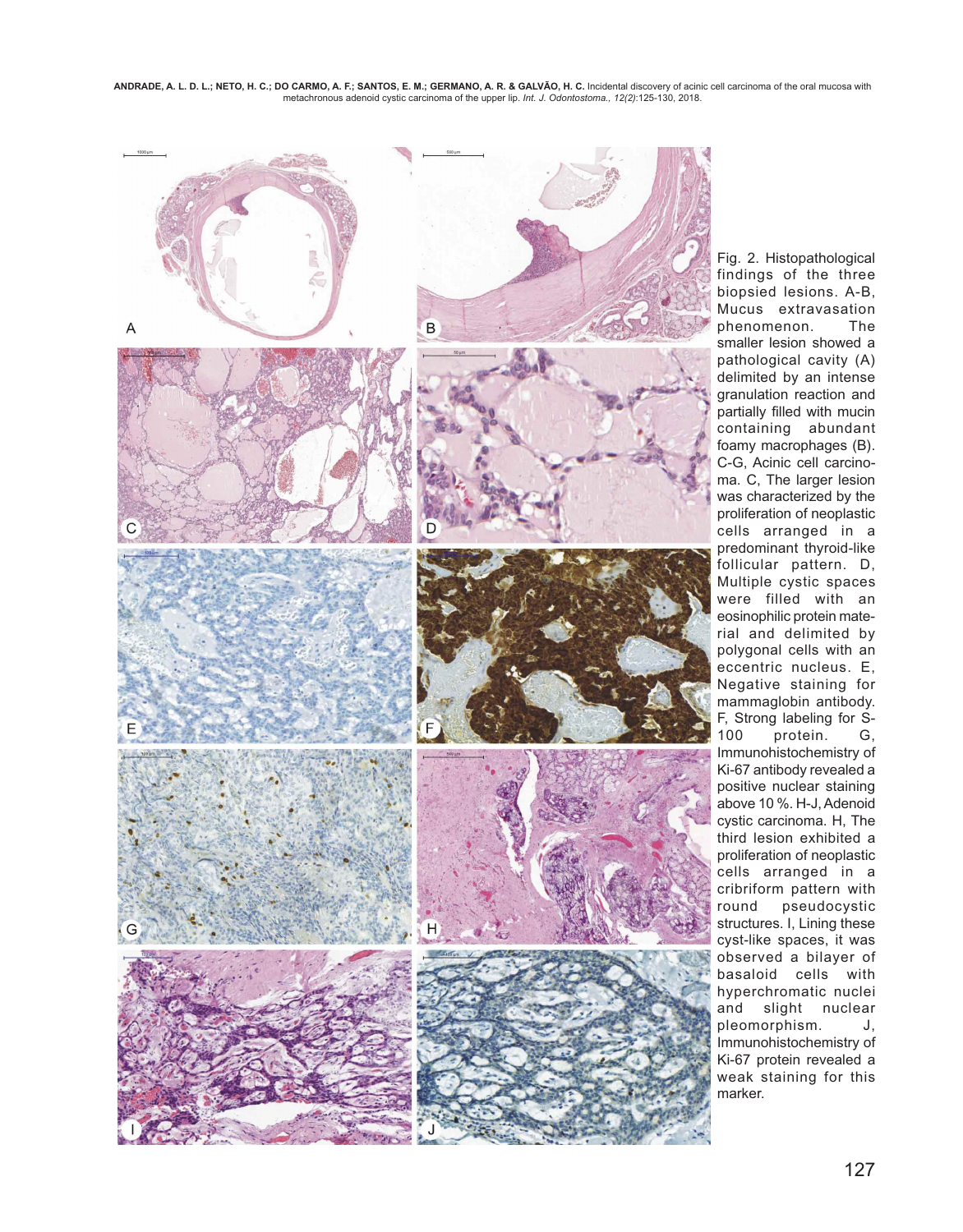mammary analogue secretory carcinoma (MASC). A negative staining for mammaglobin (Fig. 2E) and a strong labeling for S-100 protein (Fig. 2F) suggested the histopathological diagnosis of ACC. Immunohistochemistry using Ki-67 antibody was performed to investigate the proliferative activity of the tumor and the results showed a nuclear staining above 10 % (Fig. 2G).

The patient was referred to the Hospital of the Rio Grande do Norte League against Cancer for medical assessment and appeared at this center one year after the first consultation. Intraoral clinical examination showed a submucosal nodular lesion on the upper lip measuring approximately 0.5 cm. An incisional biopsy was performed and histopathological analysis revealed the presence of a malignant neoplasm characterized by the proliferation of islands of neoplastic cells arranged in a cribriform pattern with round pseudocystic structures lined by a bilayer of basaloid cells (Fig. 2H). Such tumor cells exhibited indistinct margins, cytoplasm varying from amphophilic to clear, hyperchromatic nuclei and slight nuclear pleomorphism (Fig. 2I). The surrounding stroma was formed by a fibrovascular connective tissue permeated by a mild lymphoplasmacytic inflammatory infiltrate. The histopathological diagnosis of this third lesion was AdCC. Immunohistochemical analysis of Ki-67 protein revealed a weak staining for this marker (Fig. 2J).

 To complement the surgical excision of the tumors, a few radiotherapy sessions were proposed, but the patient refused any additional treatment. However, three months after the second biopsy, the patient underwent surgical reconstruction of the treated areas and has been free of the disease for the past year.

### **DISCUSSION**

Multiple salivary gland tumors (MSGTs) represent an unusual event characterized by the development of composite lesions originated from minor or major salivary glands (Seifert & Donath, 1996). These neoplasms can be categorized into three perspectives: histologic type (identical or different histology), time of appearance (synchronous or metachronous) and topographic distribution (unilateral or bilateral) (Seifert & Donath; Whitt *et al*.). Multiple malignant salivary gland tumors of the same histologic classification are more frequent than those of different histologic type, as well as a synchronous pattern of chronologic development has

been observed in a large number of reported cases. In addition, major salivary glands are more usually affected than the minor salivary glands (Whitt *et al*.).

In this article, we report a case of a 73-year-old male patient that presented an ACC of the right oral mucosa combined with an AdCC of the right upper lip, which appeared one year later. In this perspective and according to the above criteria, the present case is an example of MSGTs with different histologic types, metachronous, unilateral and developed at minor salivary glands.

Considering the histopathologic features of MSGTs, three combinations have been found: composed benign tumors, benign and malignant lesions and exclusively malignant neoplasms (Argyris *et al*., 2014). Among these categories, multiple malignant salivary gland tumors are even more unusual and the present case represents an example of them (Whitt *et al*.).

Regarding the revised literature, a very few acceptable cases of multiple malignant minor salivary glands tumors were reported (Table I). Composed lesions of polymorphous low-grade adenocarcinoma are the most frequent histologic type. To our knowledge, the combination of ACC and AdCC in intraoral sites has not been reported in the literature.

As in the patient of the present case, the upper lips and oral are the most commonly affected intraoral locations and a peak incidence in the sixth and seventh decades of life is observed. Involvement of the minor salivary glands is uncommon and intraoral ACCs generally affect the oral mucosa, lips and palate (Triantafillidou *et al*.; Omlie & Koutlas). Individual ACCs found in oral mucosa can often be confused with mucoceles, especially in cases involving the lower lip (Cho *et al*., 2005). In the present case, the clinical hypothesis of mucocele was raised because of its clinical appearance and the recurrent episodes of increasing and decreasing size of the lesion reported by the patient. After biopsy and histopathological examination, these clinical findings were explained by the presence of a mucocele adjacent to ACC.

With respect to sex, a male predilection was also identified in previous reports. Although both ACC and AdCC exhibited a female preference when appeared as single lesions (Seethala & Barnes, 2011), our report is about a male patient. Unlike the present case, a predominance of synchronous lesions was verified in earlier articles.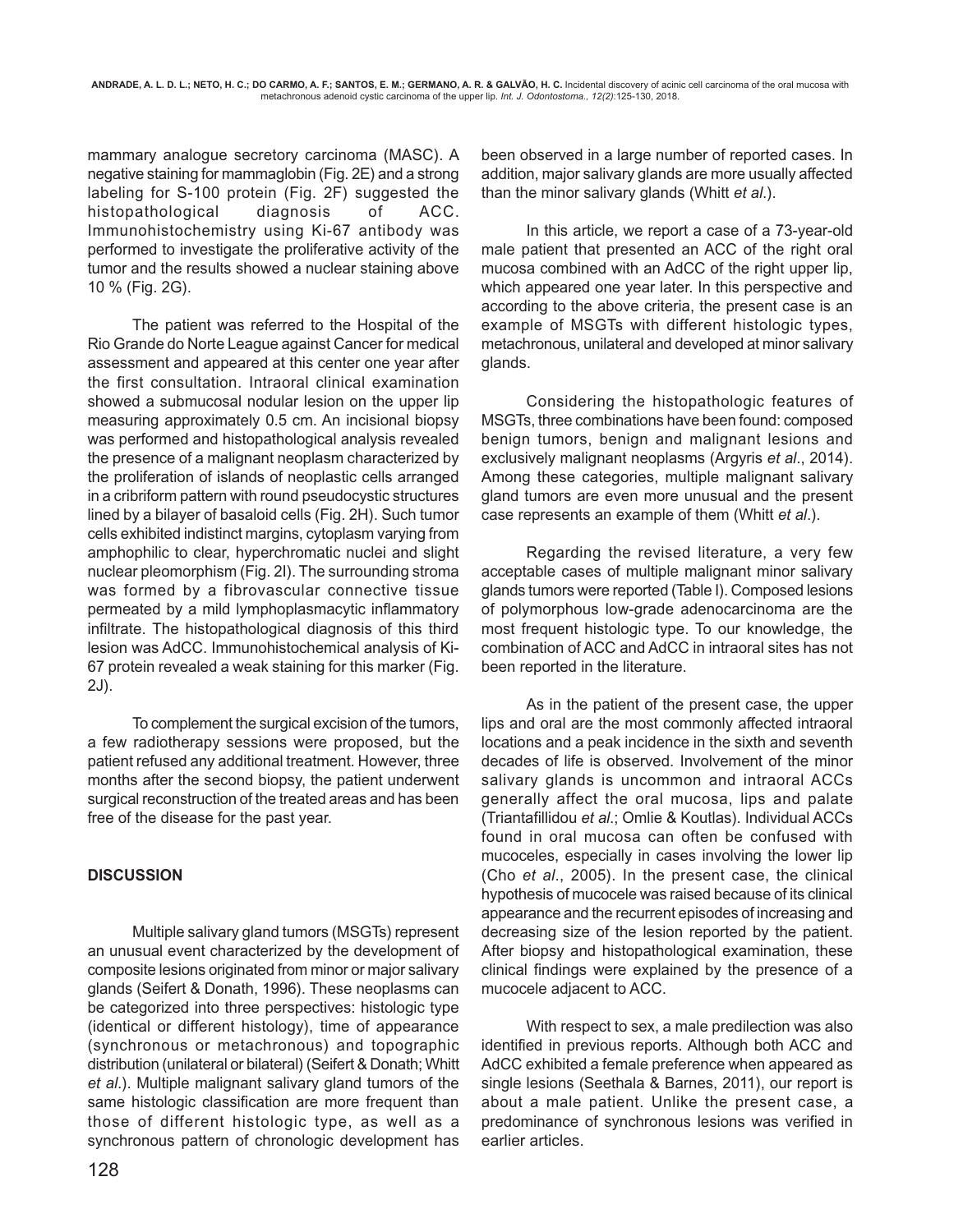Although hematoxylin-eosin staining remains as the golden standard method in definitive diagnosis of most salivary gland tumors, immunohistochemistry is an important complementary tool for pathologists to identify the cellular differentiation in difficult tumor cases (Cho *et al*.). Zymogen-poor ACC can be differentiated from MASC by immunohistochemical analysis using S-100 and mammaglobin antibodies. The majority of MASCs typically show strong staining for both markers, whereas ACCs commonly exhibit a negative or focally positive immunophenotype (Patel *et al*., 2013). However, S-100 protein has not proved specific or consistent enough to be reliably used in a diagnostic context (Cho *et al*.). Approximately 10 % of the cases of ACC are immunoreactive for S-100 protein (Peel & Seethala, 2007; Hellquist & Skalova, 2014). On the other hand, AdCC specimens do not require immunohistochemical stains for diagnosis because the histological features are sufficient to prove it.

Because of the diversity of salivary gland tumors, each member of this group has its own unique histologic variants and specific prognostic pathologic features. Both ACCs and AdCCs are less common neoplasms and do not have a formalized grading system (Seethala & Barnes). In this context, ACCs vary within a histomorphological spectrum that ranges from low to high grade. Low-grade ACCs are well-differentiated lesions that resemble the architecture of a normal salivary gland lobe. On the other hand, high-grade ACCs are poorly differentiated lesions that resemble the early stages of embryonic development of an acinus (Hoffman *et al*., 1999). Histopathological "grading" of AdCC is mostly based on the architectural growth pattern and determined according to the following categories: grade I, predominance of tubular pattern; grade II, cribriform; and grade III, solid (Ellis & Auclair; Seethala & Barnes). According to the above criteria, the reported tumors were classified as low-grade ACC and AdCC with grade II.

 In addition to histological grade, the prognosis of salivary tumors also depends on predictive biological factors such as type and location of the tumor, stage of the disease, duration of symptoms, and adequacy of surgical procedures (Nagao *et al*., 2002; Skálová *et al*., 2009). The investigation of biological markers is fundamental for predicting prognosis and for improving the understanding of the pathogenesis of salivary gland tumors. Among these biomarkers, analysis of the proliferative activity of salivary gland tumors using the MIB-1 or Ki-67 index is a highly efficient tool for the monitoring and prognosis of patients, and is considered an independent prognostic factor of patient survival (Velickovic *et al*., 2013). In our patient, immunohistochemical analysis of Ki-67 antibody revealed a more prominent staining in ACC specimen. Studies have shown that no recurrences were observed in ACCs with Ki-67 index less than 5 %, and it was also reported that cases with an index above 10 % were often associated with poor outcomes (Skálová & Leivo, 1996; Velickovic´ *et al*.). In the present case, Ki-67 index above 10 % was observed in ACC specimen, a less favorable prognostic indicator (Velickovic *et al*.).

The treatment of salivary gland malignancies remains primarily surgical, but the use of adjuvant therapies, in particular radiotherapy, has resulted in improved locoregional control for patients with advancedstage disease (Bell *et al*.). Some factors have been documented by other studies to be associated with more aggressive disease and poor outcome, including: tumors with high-grade histology, locally or regionally advanced disease (T3, T4), positive margins, perineural/ angiolymphatic invasion, facial nerve involvement/facial paralysis and extraparotid/extracapsular extension (Hocwald *et al*., 2001; Jansisyanont *et al*., 2002; Bell *et al*.). Due to the appearance of a second primary tumor and to complement the surgical treatment, a few radiotherapy sessions were proposed to our patient, but he refused to do any additional treatment.

In summary, healthcare professionals should be aware of the presence of malignant salivary gland tumors, because of the potential for multiple lesions development. In this article, we report the first clinical case of combined ACC and AdCC arising in minor salivary gland tissue.

Table I. Previously reported cases of multiple malignant salivary gland neoplasms in intraoral locations, including the present case.

| Author                       | Age (yr) / Sex | Location                      | Histologic type | Temporality  |
|------------------------------|----------------|-------------------------------|-----------------|--------------|
| Appel <i>et al.</i> (1976)   | 62/F           | Upper lip / upper lip         | PLGA / PLGA     | Synchronous  |
| Clayton et al. (1995)        | 68 / M         | Oral mucosa / nasolabial fold | PLGA / PLGA     | Synchronous  |
| Clayton <i>et al.</i> (1995) | 70 / M         | Upper lip / buccal mucosa     | PLGA / PLGA     | Synchronous  |
| Whitt et al. (2008)          | 57 / M         | Palate / floor of mouth       | MEC / AdCC      | Metachronous |
| Present case                 | 73 / M         | Oral mucosa / upper lip       | ACC / AdCC      | Metachronous |
|                              |                |                               |                 |              |

ACC, acinic cell carcinoma; AdCC, adenoid cystic carcinoma; MEC, mucoepidermoid carcinoma; PLGA, polymorphous low-grade adenocarcinoma; yr, years.